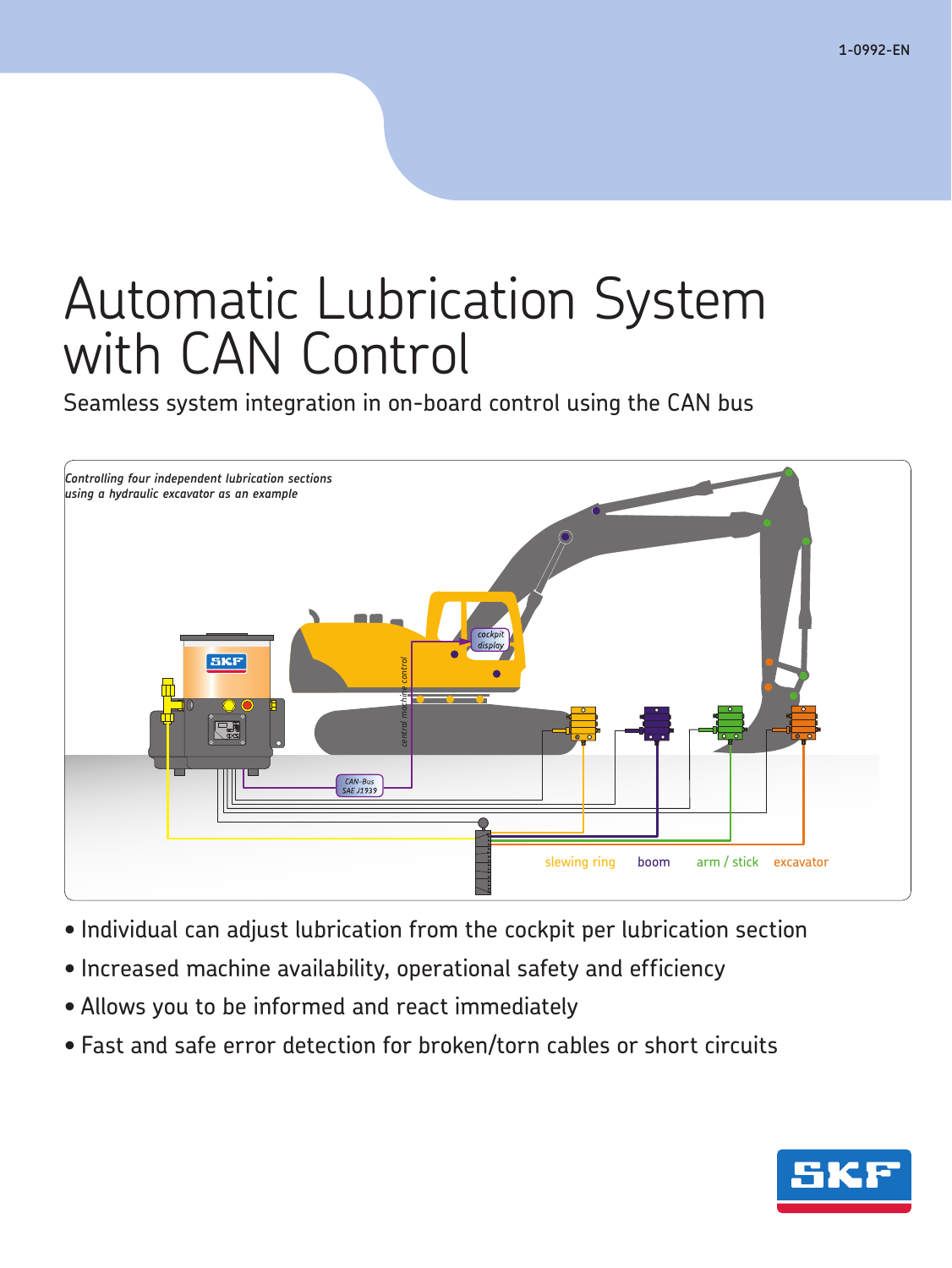# Seamless System Integration Features

The automatic lubrication system with the LC-CAN 5000 control unit makes it possible to adjust lubrication of the various different sections of a machine to fit the actual load according to the principle: "As little as possible and as much as necessary". This saves lubricant costs and protects the environment. Comprehensive system monitoring ensures that even small errors in the lubrication system are detected early and can be rectified.

CAN bus technology allows for dividing the lubrication system of a single machine into up to four independent sections that are all fed by a single pump unit. The individual sections are controlled using 2/2-way valves or one 5/4-electronic way valve DCV5-4 and functional monitoring is carried out using sensors (piston detectors). These immediately detect and notify of possible failures long before lack of lubricant results in bearing damage.

Electronic control and monitoring communicates with the on-board computer so as to fully integrate the lubrication system in the on-board service and status monitoring system.

As an alternative, the settings can be made or adjusted in the unit using an infrared remote control unit.

The system can be configured and parameterized via the central on-board display. Detected errors are then precisely displayed.

The error memory stores information as to whether, and for how long, the machine has continued to be operated despite displayed error notification (e.g. empty container).

This helps to identify any deficiencies during operation and maintenance and allows the parties to determine responsibility for any damages.

- Individual, from the cockpit adjustable lubrication per lubrication section
- Control unit works with CAN-Bus protocol SAE J3919
- Fast and safe error detection for broken/ torn cables or short circuit
- Configuration and parameterizing via central machine control panel
- Error diagnosis memory with error log (date, time, type of error)
- Integrated infrared interface to remote control of the pump unit and/or memory read-out
- Compact and reliable technology for standard greases with NLGI grade 2

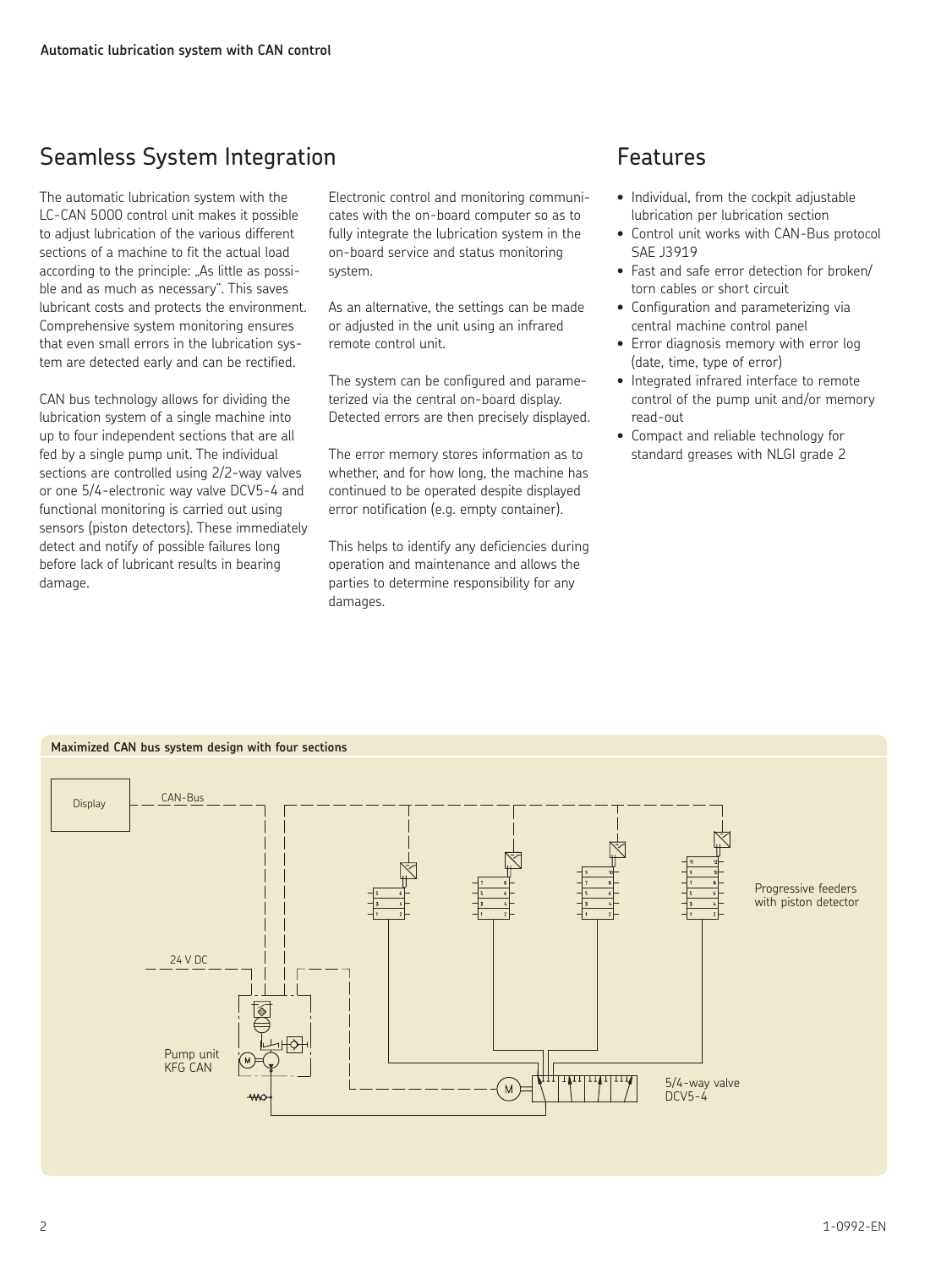# System components







#### **Technical data:**

Progressive feeder with piston detector

Operating pressure: max. 300 bars Operating voltage: 24 V DC Operating media: grease

up to NLGI grade 2

| Model:                            | VPM, VPBM, VPKM                                  |
|-----------------------------------|--------------------------------------------------|
| Type:                             | piston detector with                             |
|                                   | forced control                                   |
| Lubricant outlets: 220            |                                                  |
|                                   | Metering volume: 0.051.2 cm <sup>3</sup> /stroke |
| Operating pressure: max. 300 bars |                                                  |
| Piston detector: 24 V DC          |                                                  |
|                                   |                                                  |